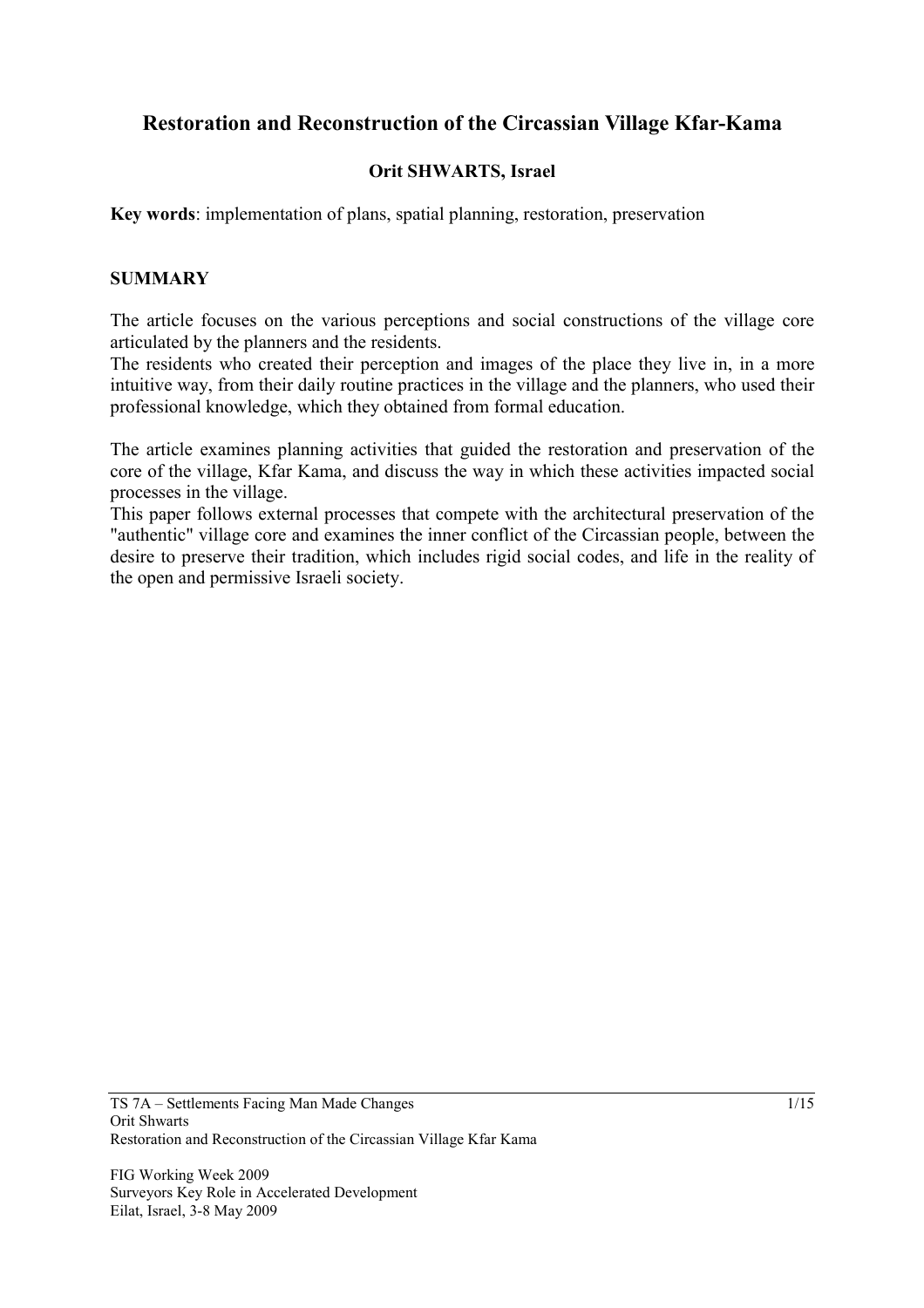# **Restoration and Reconstruction of the Circassian Village Kfar-Kama**

### **Orit SHWARTS, Israel**

### **1. INTRODUCTION**

The Circassian, who came to Israel as refugees in 1878 from the Caucasus Mountains, are a very special national minority. This minority lives in two villages; the largest village is Kfar Kama. The core of the Circassian village, the old village, has been going through restoration and preservation process. These actions were financed by the Ministry of Construction and Building, and later on, by the Society for Preservation of Israel Heritage Sites. The declared purpose of this joint venture was to create an international center for preservation of the Circassia culture and heritage.

#### **1.1 The Circassian Community in Israel**

The Circassian, who came to Israel in 1878 by ships are Sunni Muslims, but not Arabs in their nationality. The Circassian are people of the northwest Caucasus region. While Adyghe is the name these people apply to themselves (which means the ideal man), in the West they are often known as the Circassians or Cherkes**.** 

The Circassian in Israel are a national minority with a very original characters, and aspire to emphasize their own unique features, and at the same time, a clear tendency is shown to fit in the general progression of the country, by integrating but not assimilating and by keeping their special values and customs.

The Circassian have escaped the northwest Caucasus since 1858 as a result of their conquest and exiled by Russian, mostly to various parts of the Ottoman Empire.

Most of them settled in Turkey, part of them turned back, in an illegal way to the Caucasus and some of them, by material and religious temptations offered them by the Turks, came to the Middle East. They settled all over the Middle East including Israel. Kfar-Kama was established as a part of Circassian settlements raised in Israel – in the Golan area, Kfar Kama, Rehaniya, and in a place that later became known as Hadera.

The Adyghe got land from the Ottoman authorities. At first they tried to live by growing animals, but their Bedouin neighbors harassed the settlement, and soon they had to organize guarding and protection for their community. The clash with the Bedouin took violent form, till the Bedouin accepted life next to the Adyghe as a fact.

Today, there are two Circassian communities in Israel living in two villages; the biggest of them is Kfar-Kama, located in the lower eastern Galilee between Kfar-Tabor and Yavniel. There is archaeological evidence that the area was inhabited from the 6th century and the village existed before the Adyghe came. Kfar Kama is a Local council since 1950 with a Jurisdiction of 10,000 dunams. The Israel Central Bureau of Statistics, reports 3,300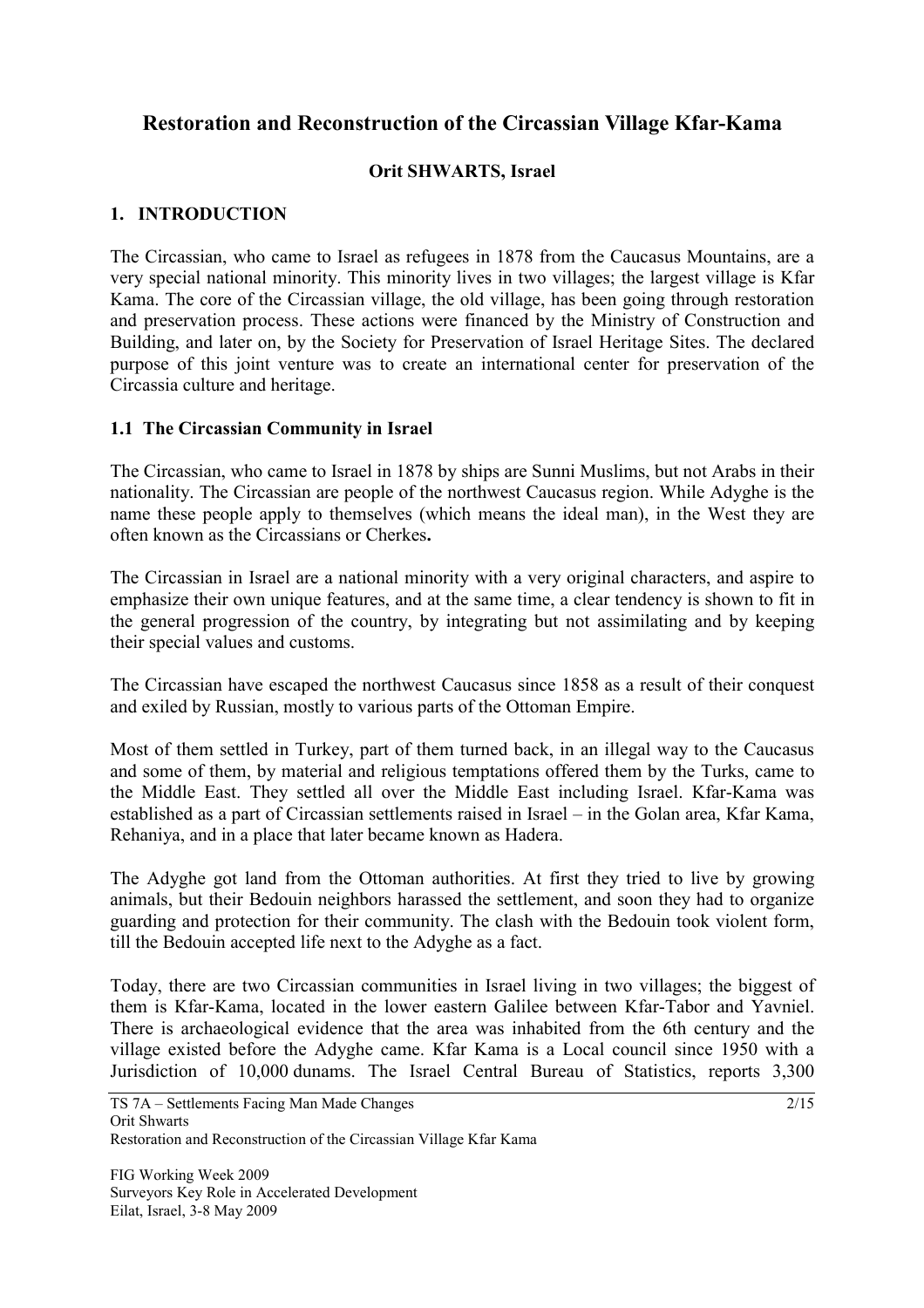population (September 2008), divided to 5 different tribes, and as much as 30 different families, with a middling social-economic rating.

The positive contribution of the Circassian people to the society and the country of Israel accompanying the state before the Declaration of Independence and till today. Since the 1948 Arab-Israeli War, known by the Israelis as *War of Independence* and *War of Liberation*, Circassians are subject to mandatory conscription to the IDF, in the framework of a special unit called "The Minorities' Unit". In 1958, Circassian soldiers presented an official request to David Ben-Gurion, prime minister and defense minister at that time, expressing their willingness to compulsory enlistment as all soldiers. Ben Gurion announced his decision to accept their offer with respect to the courage and loyalty they have shown to the country throughout the years. Since then the army has increasingly admitted Circassian soldiers to all regular combat units of IDF, the Israeli Border Police and the Israeli police, and promoted them to higher ranks.

The social neighborhood surrounding the Circassian population started to change, and tightened her intercourse and her influence. As a result of this, the village started to become closer to the Israeli experience consolidated around it. 20 years after the Circassian settled in the area, Jewish pioneers came to the area (from east Europe), and settled the first colonies as Kfar Tavor, Ilaniya and Yavniel. Very special and good vicinity relations created immediately between the Circassian and the Jewish inhabitants.

The Circassian society is totally involved in the every day life in Israel; and indeed, step by step, the effects of the Israeli existence on the Circassian residents turn out. The Circassian society in Israel has ethnic social problems, depicted the willing and the concerning to keep their uniqueness. The main dilemma of the Circassian society in Israel is the collision and the daily conflict between the ambition to be like your surrounding and the attempt of national rebirth. The terms formed in Israel, has open for the circassian a liberated development space, which led to the intersection between the western influence and the feeling of ancestors heritage. A national revival is starting to show. Young people are starting to look for self recognition; they want their people as a belonging frame and look for their historical roots, by learning the Circassia language, folk songs, traditional dances and folk tales.

The social-cultural intercourse of this core with Circassia centers in Jordan, Syria and Lebanon has weakened, because of the truce borders and the relations became indirect, diluted and inconsecutive. As a result, the marriage opportunities "pool" became smaller and the family relation net which was created since the settling in the area, amputated.

Going to work outside the village and outside the family became a very decisive phenomenon of the social – economic system of the village. This was the outcome of the combination between two factors: the demand of workers in the Israeli market and the reduction of the source of income in the Circassia villages. The employment opportunities, outside their village has solved the distress of many families.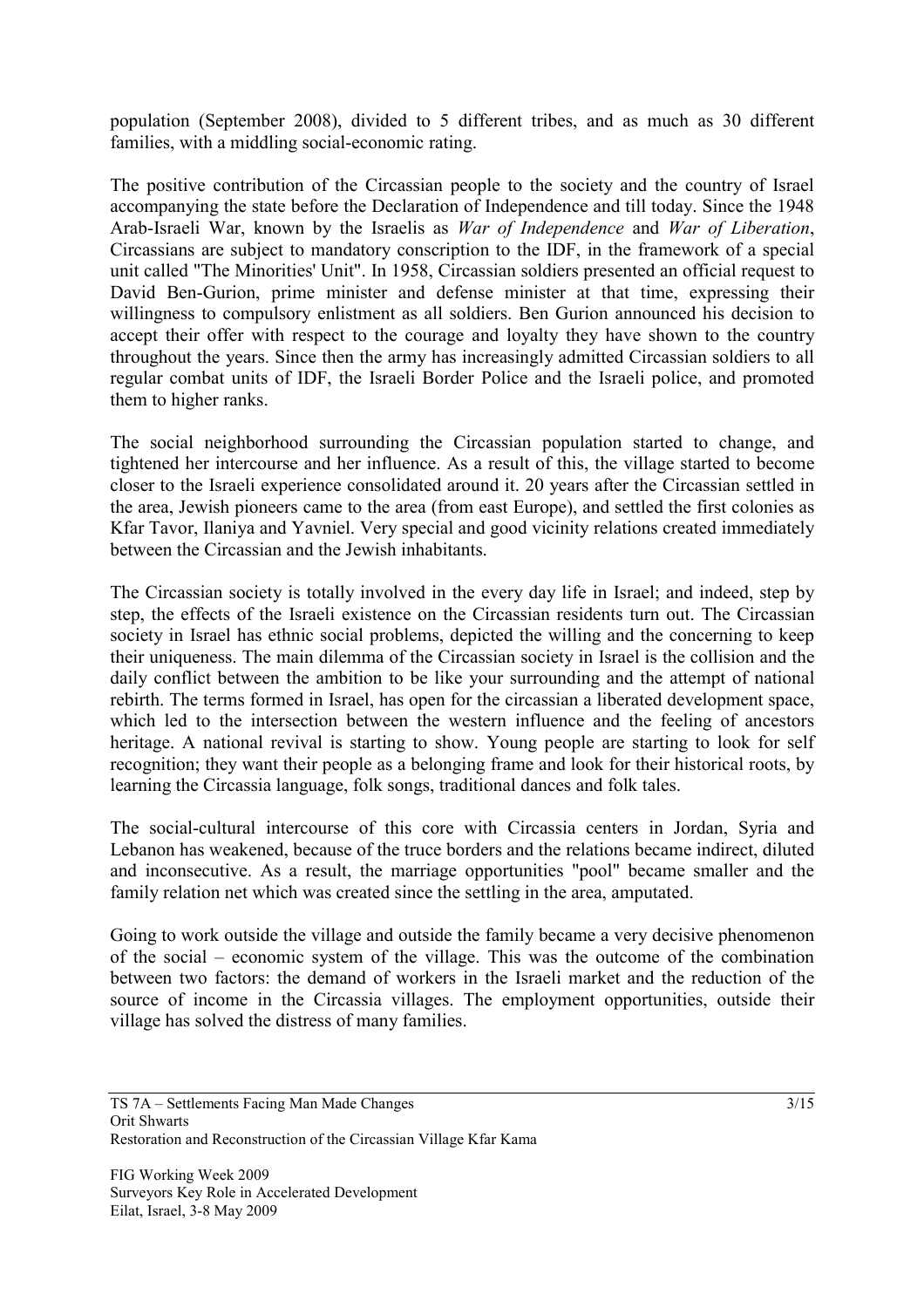As soon as they found an exterior occupation, Circassia families started migrating from the village and moved near their working place. Yet, this movement was in a limited dimension, and without loosing their tight bond with the mother-village.

As well, the education standards in the village has rise. Compulsory education is fully implemented through the primary stage both boys and girls. Progressively, the number of high-school pupils among the villagers is raising and it often extends to higher education in the cities. The Hebrew language is being taught in primary school and expands to different variety of directions. Military service, in-depth the phenomenon and becomes a vital and necessary tool. Young Circassian speaks Hebrew language alongside their mother tongue as a profane language. Although the Arabic language is well known and common, because it is the language of the Koran, the use of it is decreasing, especially among youth.

# **1.2 The Circassia family**

These patterns led to a change in the traditional patriarchal family structure, which was united and discipline and values. Boys were subject to the house father who determines the living orders at home. They would continue to work with father, and were all dependent on the family income. In the Early sixty's, a sudden sharp turn applied in their way of life and the traditional family structure.

The major change applies, as we have shown from above, that the family is not able any more to integrate the children in its economic and social system. This move has brought a change and increases the gaps between the generations in the village. Today, the household includes only the closest family, and own their own Purchase of land. After getting married, the boys leave the family house. And yet, connection to the family always exists and has a social and political significance

There is no doubt that the village of Kfar Kama adapted quickly the turns of time and its rapid development. In the Israeli frameworks they have got into, the Circassian consumed Western values, and their image has been formed by it; than they return to the village different of the way the used to be, and brought other new patterns. The entry of foreign effects is very prominent in the village. However the importance of the individual within the family and the clan is increasing.

# **1.3 The physical structure of the village core**

Already at the entrance to Kfar Kama it is possible to distinguish the different nature of the village. Very clean streets, impressive gardening, and a different style familiar to us in the Jewish or Arab communities. As Adnan Grached mentioned while touring the village, the gardens are always very well kept and the streets are always clean. Their attitude toward the public areas is very important to the Circassian, therefore the residents clean not only their private yard but also the street near the houses.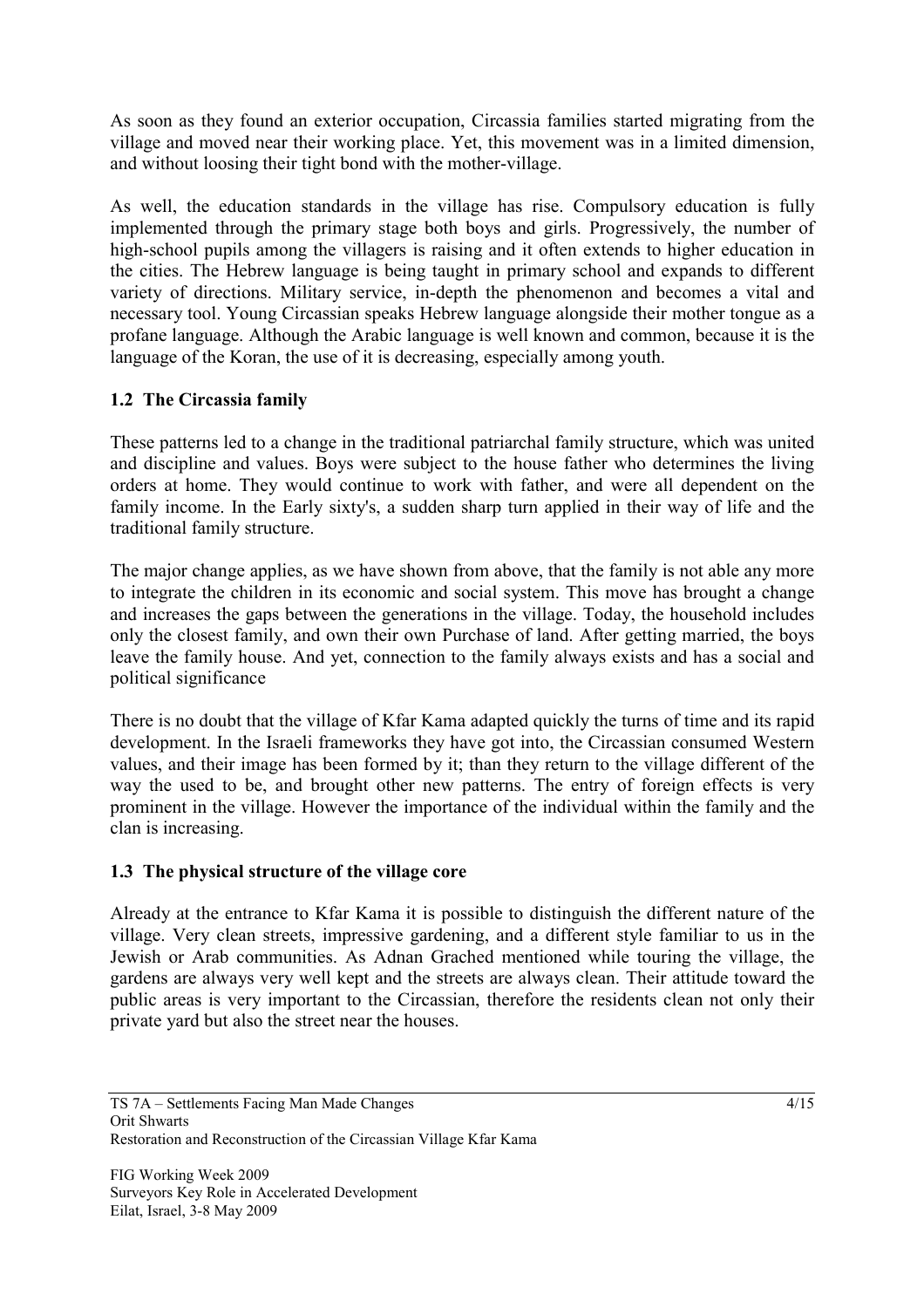The village surface is almost flat, except at the South-Eastern part, were there is a wadi creating Downloads and significant levels differences; these sloping defines this side of nucleus of the village. Kfar Kama was built around in circles, with the old village, as its heart, despite the fact that it is not its geographical center. Till today, the people of the village use this definition in daily conversations – those who live in the lower side of the village will say they live at the "key" meaning wadi, and those who live in the upper side will say they live at the "kana" meaning shoulder.

The traditional village is very crowded with narrow and twisting lanes, while only the northern one passes along the village. Unlike typical buildings of eastern countries, the old buildings are built in a European-style, with local black Basalt, and sloping tiles roof. The alley and their width varies according to the terms in the area, the buildings, the lots borders and the walls surrounding the yards have determined their shape and form (pictures at the appendix). At the ancient part of the village, many houses collapsed while others are unstable and for this reason, the village people prefer not to build their new houses in this place.

During a tour of the village, negligence can be seen in yards, and many abandon buildings. New buildings can be seen at the core of the village, usually built on top of old buildings without even destructing them and without any consideration - columns were built and a new second floor on top of them. In some places old buildings were destroyed and completely new ones built instead.

The structure and the division at the traditional circassian house in the old village, was generally constant – each family structure included 2-3 residential rooms, Courtyard adjacent to rear animals, a small bathroom separated from the house and an open yard. Each yard had collecting rainwater pit. The walls were made of local basalt covered with mud and straw at the width of 60-80 cm. the wall topping was covered with concrete, so rainwater would not damage it. Most houses had tiles roof. Each yard had 3 gates – the one to the house, one for the neighboring yard and an external gate.

# **2. THE SAME PLACE AT THE SAME TIME… DIFFERENT KNOWLEDGE**

In recent years, a lot of money is invested to restore and to recover the beautiful area of the old village, in order of making it an international center for preserving the Circassian culture and heritage and making it a unique Tourism Site. Although a lot of important work is done to rehabilitate it, who really own the old village? Has the goal they aimed for really achieved? Who does this conservation serve? And who benefits when it is finished?

As Henri Lefebvre said "Space is first of all a social product with physical and economic attributes". He sees the 'place' as an intersection between physical, mental and social aspects of space made by historical moves. Narrow discipliner reference to space – of Scientists, historians, economists or planners - Generate partial and limited understanding of it. Hence, there is a need to examine the entire social, physical and mental elements of space as one. By this model, Lefebvre distinguish three fields, maintaining interaction and therefore producing the daily space of the residents: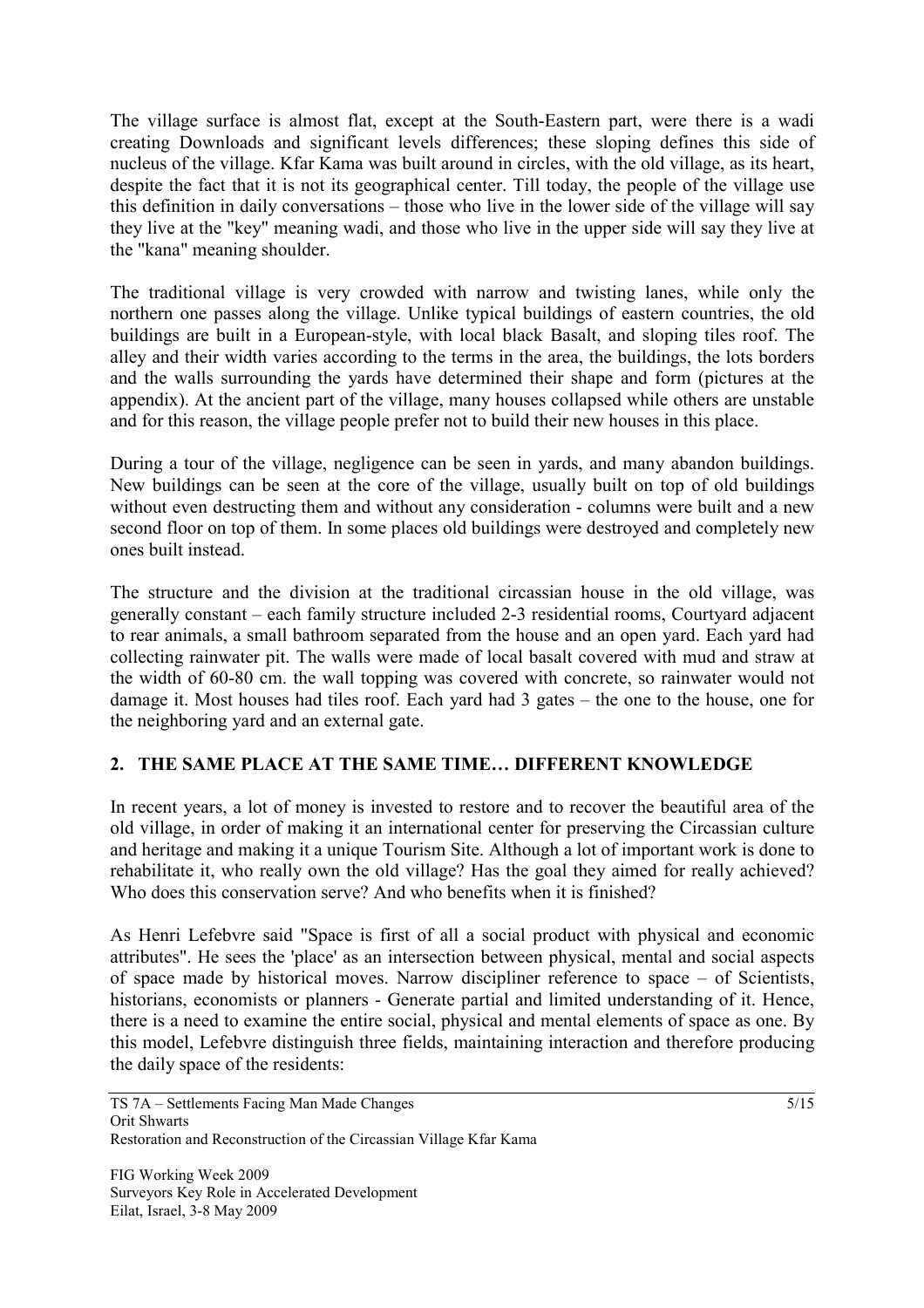The **percepted** space, that is physically obvious by moving in it; the way it is organized and the way of using it. The **pronounced** space is the wide range of professional understanding and knowledge. This knowledge is not objective; it is an expression of the ideology in which the subject is active in; and the **lived** space, which we explicit symbolic, the meanings and images related to the spatial experiment and define the relation between the individuals. The relation between those spaces, create the meeting between the individual experience of space and the structural forces.

In this article I am analyzes the daily life in the village, by examining the different types of knowledge which were involved in the planning process, and the relation between them in order to find which perception and which knowledge were actually included.

# **3. THE PRONOUNCED SPACE – THE PLANNERS**

Henri Lefebvre define the pronounced space: "…the space of scientists, planners, urbanists, technocrats, those who "cut" and those who "regulate", the space of certain artists whom are related to science…the perception of space tends toward a system of verbal signs, intellectually processed".

The reconstruction of the "authentic" village core project in Kfar-Kama was the initiative of the Ministry of the Housing and Construction in Israel. The planner who represents the Ministry of the Housing and Construction was architect Maty Hod. Despite my efforts to achieve early polls and talk to the people contend the reconstruction, I failed. In conversations with the architect Maty Hod and Adnan Grached I understood that early poll, made by them, deal with material culture in the village. The report generated was a physical planning recommendation without dealing the mental culture and the population of the "authentic" village core.

Therefore, my conversation with architect maty hod, represent his pronounced space, but not necessarily of the other planners and initiators. His statements combined his objective professional knowledge as well as his personal subjective knowledge; because you can assume that in the planners group, each one has a different perceptual world about the place. As Yacobi and Fenster quote David Harvey (1999) in their work: "the planner, like everyone else, occupies an exclusive space for a certain time and is endowed with certain powers and skills that can be used to change the world. He or she is also a bundle of emotions, desires, concerns and fear…"

And indeed, as Matty Hod told me, he initially doubted it but believed he had the ability to do something to change the appearance of the village core. Even after the work was done, he notes that reconstruction improve the place and its residents. But as I wrote this article, that was not the question that cross my mind. The question was whether the establishment placed the local residents and the daily experience at the center of its thinking and making along the reconstruction process? Indeed the village looks esthetic, nostalgic and pleasant than it was, but this is not necessarily the result we would receive if the origin point of planning was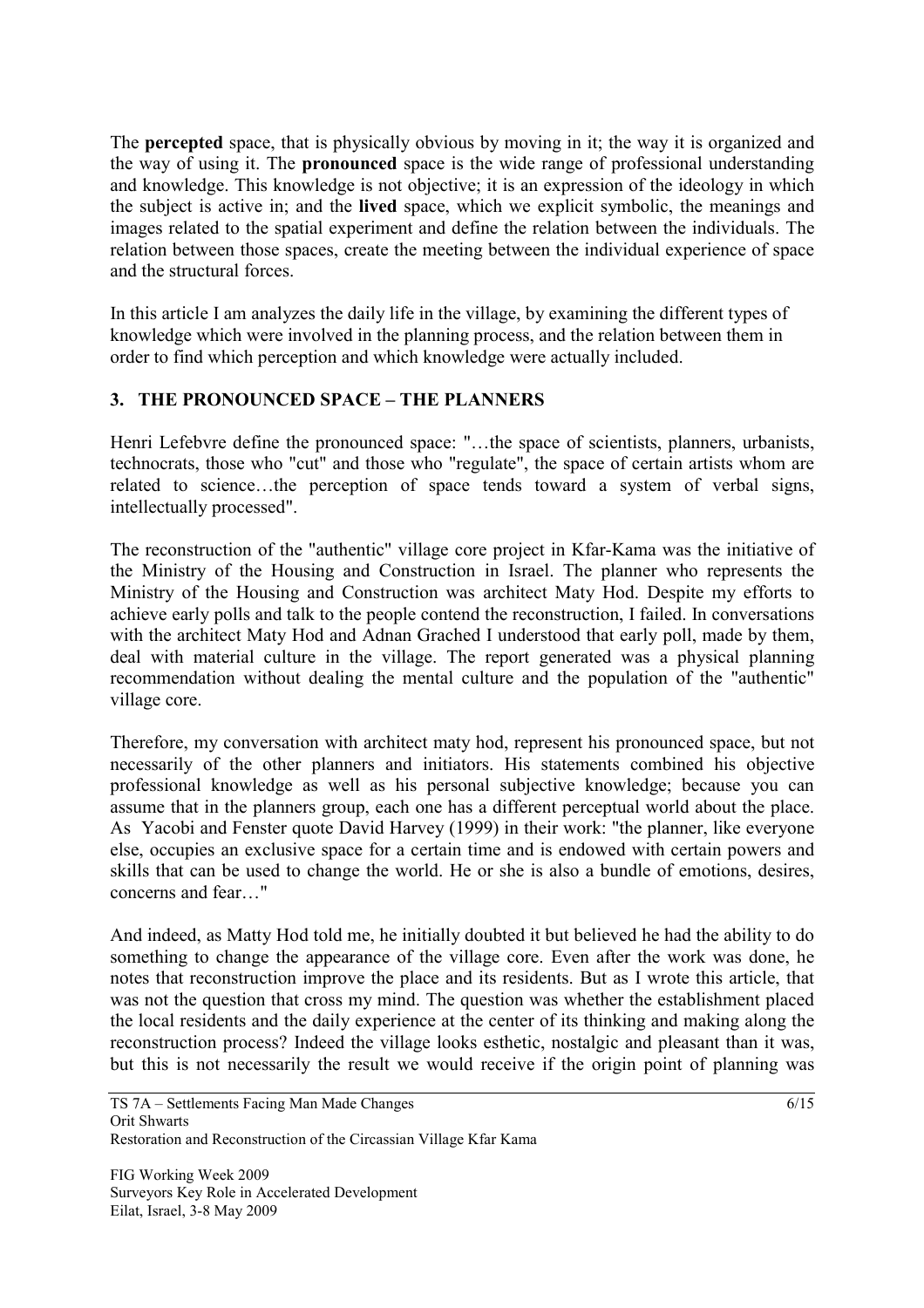understanding the residents. Therefore, it was important for me to understand whether the planners understood the residents and did they share the process with them.

By the formal definition of the Ministry of the Housing and Construction, the main goal of reconstruction projects is a comprehensive and Multi dimensional dealing with the expanding Phenomenon of social gap in Israel, and handling targets of social distress and areas of physical deterioration at urban centers and developing Communities. According to the Ministry of the Housing and Construction, the project's Uniqueness is the development of innovative methods of work and Implementation of integrative approach, which integrate the residents in the planning process and Decision-making. This cooperation creates a wide platform to understand the resident and their will, and create a much more sensitive Planning and implementation mechanism. The residents are a vital integral part at all planning processes and implementation of the rehabilitation Operation". At least by statement, the ministry of the Housing and Construction supports the way of understanding the residents and integrating them. Is that the way it practices?

Repeatedly, during interviews with the planners and the residents, it appears that no participation took place during the planning process, no inquiry made to find out the residents needs or Course of everyday life. And if so, what is the residents' part of the reconstruction? It turns out that no resident took part in it. A woman from the Village told me: "the council decided to do the reconstruction. They have decided and no one opposed. Till one day we saw workers in the street. The council can decide we need to replace our gate, and without asking us they will do it. But we don't care; it is very convenient". But do they really don't care? Is it their easy Character, their self-restraint? or is it their need to resembles the surrounding area? They accepted the reconstruction as it is, and perhaps that was the reason planners did not bothered to share them at all:

"As we carry out the first road the residents objected – but even then it was better than with the Druze. With them it became violent. In Kfar Kama, as the people saw the work - we started by peeling the paint and put some grout between the basalt stones, installed some iron gates, and than something happened. They happened to like it, and they started to imitate grating we design, gates and more. In that way it trickled." (Maty Hod).

In Israeli society, and apparently among planners as well, there is no recognition in the Circassian society, its different culture, folklore, customs and daily life in the village. As Lieutenant Colonel Pashmaf Shugan, Head of local council claim, he had faced officials, even seniors officials, who have no idea what community he represents and who the circassian are. "Every now and then, I find myself teaching someone who are we and what characteristic us". In a very clear stereotypical way, this group is attributed with the Arab sector in Israel. As Maty Hod said:

"As we started the reconstruction in the Druze villages, the circassian (whom are a very small group) were brought into the same group although it shouldn't. I have started working in Yarca and Julis… and than I came to Kfar Kama. As I arrived Kfar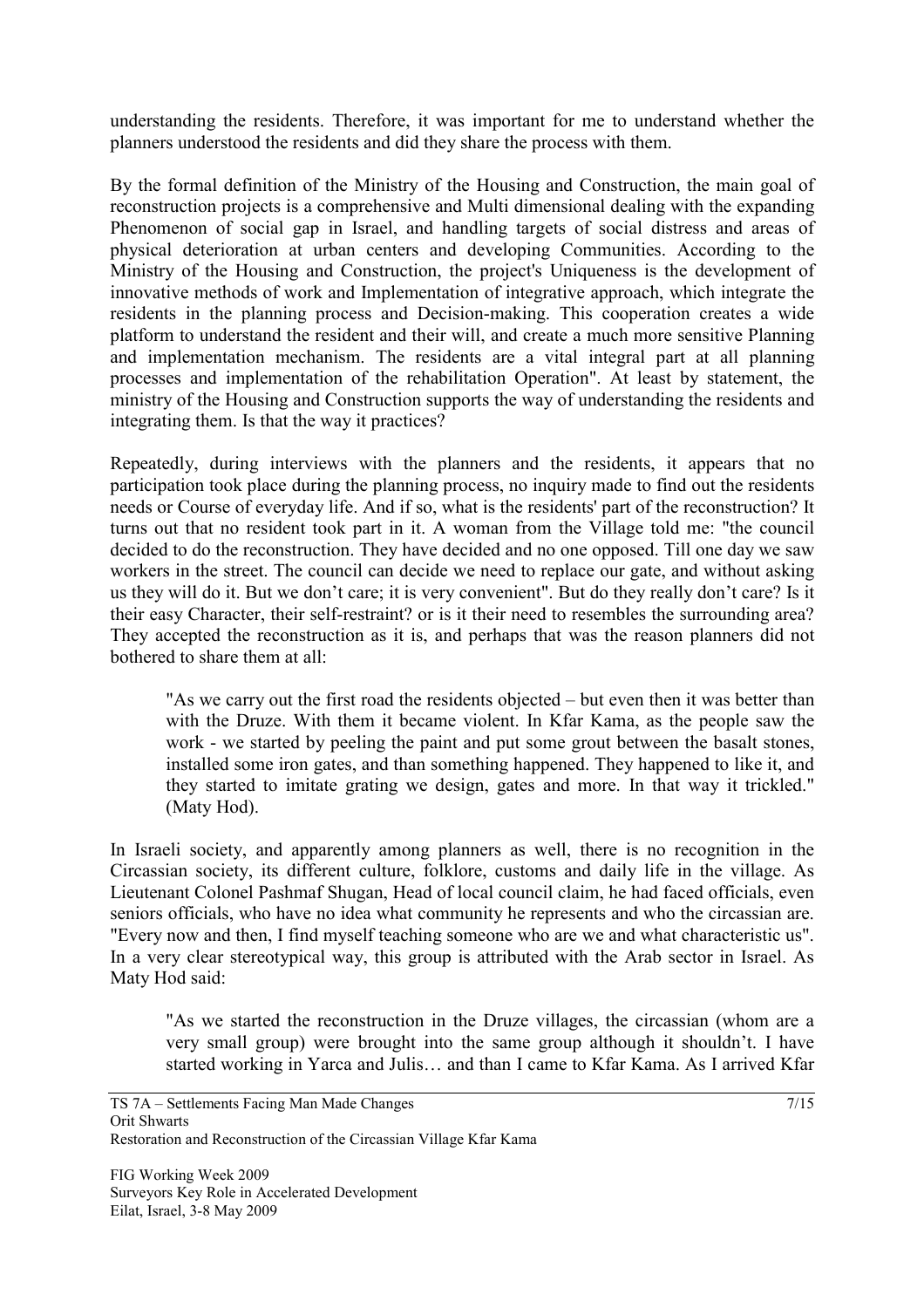Kama I was already familiar with all the technical details. But they were circassian. They were different by their mentality".

What comes up from those things is that the planning started from some wrong place for the residents of the village. The percepted space is originally wrong. Not only the planners don't understand the circassian community, they refer it as part of another community – the Israeli Arab community. The planning comes out of the perception that there is a problems need to be solved rationally, without considering the unique characters of the circassian. The planner mentions that rehabilitation was done only in the streets and refers only the buildings front. Planning did not come into the house; therefore, he had the feeling that residents are not the important issue of this project.

Going back to Adnan's words, saying Circassian will clean the street in front of his house, we could understand that the streets and the buildings front are a very important part of the village resident's daily experience. Beyond that, the building front is an integral part of it. Unfortunately, this perception is the reflection of the Ministry of the Housing and Construction perception, represented by Maty Hod.

By means of the percepted space, planners express their insights. An example for that is presented in Henri Lefebvre's work 'the space of an architect'. This concept refers the manipulation that is done by using professional abstract skills, which reduce the complexity of space into representation of it by drawings, plans, or regulations. Indeed, architect Maty Hod introduced himself, at we met:

"I am, before all, an engineer. I will be honest and direct, I am a performer. I have worked for the Ministry of the Housing and Construction carrying out neighborhood upgrading program. It was a physical rehabilitation – flooring, infrastructure repairing, unlike the social rehabilitation. They asked me to provide work for constructors and since I have never really studied reconstruction, I had no idea of what I should do. I started providing work plans combined all that is been called "clean the dirt off the road".

The assumption of 'Neighborhood Upgrading Program' policy designers is that referring a neighborhood as one organic unit, is crucial for the success of its rehabilitation. As an outcome of this perception, everything is done basing the problems and needs of the complete neighborhood unit. Maybe this assumption that this neighborhood unit needs Improvements across the street, the project gathered a wide and massive contending with the physical neglecting of residential environment, without any consideration with the Individual and community's culture; perhaps because of this, the neighborhood rehabilitation apparently was successful.

In Henri Lefebvre's words – 'who does not want to protect him, save him? Who does not want to find the authentic again? Who want to ruin him? No body. And yet, everyone plots to heart him..." indeed, the reconstruction came out from the need to protect, save and finding the authentic again.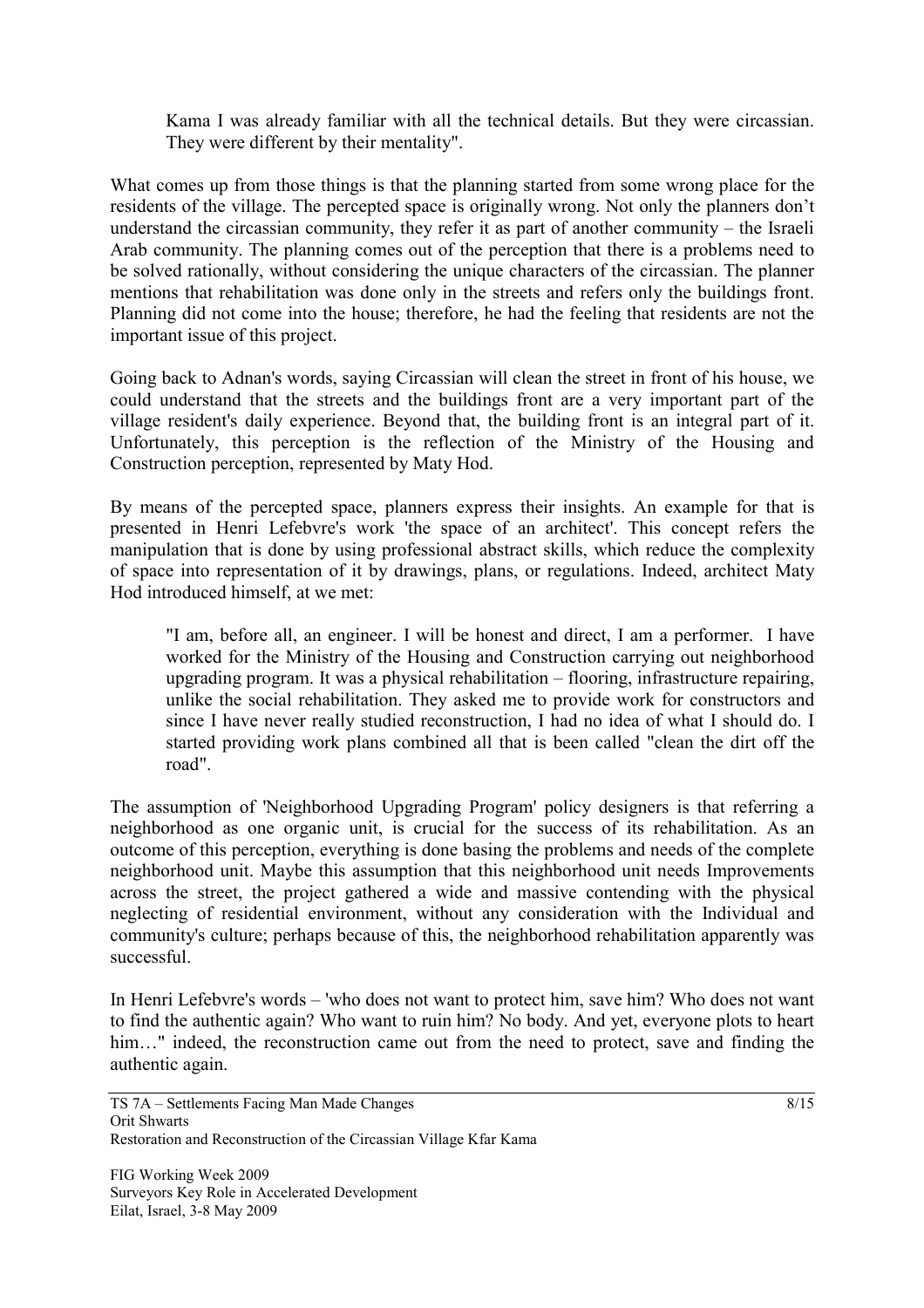"In the old path ways we are excited about authenticity, and they (the residents) think it's ugly. In their eyes, the black stone was ugly, and warm up the house, so they covered the outside stone walls with white paint. In both sides of the path ways there were original stone walls at 2 meters height, with openings. As Imitation of Jewish neighborhoods, they cut the walls to 1 meter height and put an iron railing on top of it". (Maty Hod)

So how was it really reconstructed? What was the way to determine the new look for the authentic core of Kfar Kama?

"We have only taken care of the street including gates and buildings front. Another thing was the flooring. Not only I have change the color to black but I had to offer Caucasus style flooring. In Turkey I happened to see Flooring of small stones combined as fan-shaped. I put in some authentic and some emotional sense. At the time I saw a Russian film about a Russian prisoner in the Caucasus. This clarify things and gave me some idea about the circassian native land"

As I have learned, Maty really did what he thought was right and out of his self knowledge space, from his experience and training. Maty said: "As I began to know them and got into their house soul, only than we could start working section by section". He really believed in the power and influence the reconstruction had on the area. He believed in the power of his professional knowledge to create a good plan. Although his planning came out from the planner's private emotional space.

## **4. THE VILLAGE RESIDENTS – THE LOCAL KNOWLEDGE**

"The 'residents', the 'users' space' … a space that imagination tries to change and assets. It is overlapping the physical space while using his objects symbolic. These Spatial representations tend towered coherence systems of symbols, and non verbal signs". In that way Lefebvre defined the space experienced by the local residents. Indeed, daily lives in the village, are based on the ethnic logic of space while its goal is to keep Heritage, tradition, and uniqueness differing the village from his Jewish and Arab environment

As well as planners are not a homogeneous group, so are the residents a divided group, with much more details, although they show outward unity. "The solidarity, the inner cooperation of an ethnic group, is based on values and approach, on the group self esteem, the inner relationship, its goals and its approaches toward the world surrounding it. The self identity and solidarity and the inner partnership, strengthen due to the existing tension between the group and the world surrounding it, between 'us' and 'them'. The system of viewpoints, stereotypes and prejudices influence the tension" (Rahat, 1986).

The question emerging in this context, is whether the circassian community indeed strengthen facing Israeli society surrounding it? Is that giving them the strength to raise and express their approach toward the construction? Or perhaps the inner forces weakening that power and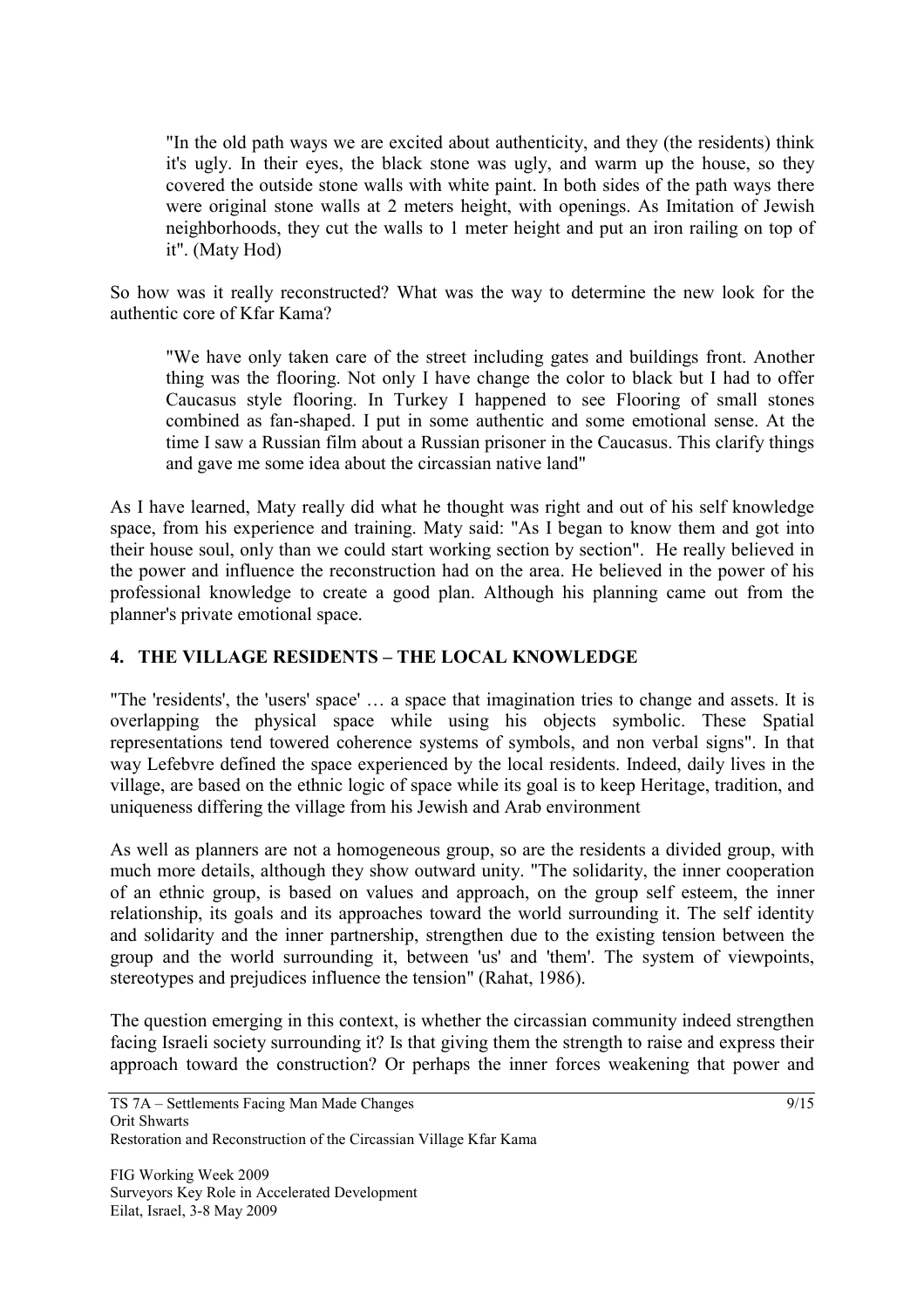contribute the strengthening of internal groups in the circassian society? Perhaps they accepted the Israeli decisions because of the great influence it has on the circassian community; and In fact, they have lost their unique identity? Hahron Tkhawkho wrote:

"It is not easy to be a Circassian, there is a possible situation in which you live in Kfar Kama or Rehaniya, and you think about your purpose in life. Many of us, exposed to the Jewish and the Arab communities. These two groups are diverting us from the 'Circassian track'. They are guiding us to 'sin' and loose part of our identity. From these two communities we learn different customs, and there are people trying to Identify or imitate those customs. In that way we will lose our nation".

Indeed, there is a strong feeling among residents that it is slipping away, and yet no one is stopping the planners, telling them that's not the way. They know their needs from the everyday life; they have ideas and complaint but nothing but the every day life. These people have no idea about the rehabilitation purpose. So who got the power?

Nucleus of the village does not have many two-story buildings. While touring the village, we have noticed 2 prominent two-story buildings on either side of the street. According to Adnan, the owners of these two buildings had an argument about who is more honorable and respected in the village. These two people were straggling each other for control in the village. "Politicians tend to leave behind large monuments". Surprisingly, only one of those buildings was chosen for preservation; at these days the building is going through restoration and trained to be the Circassian Heritage Museum.

According to what is the political influence in the village determined? Is it property, land or religion?

The educational level is becoming basic in the Circassian values scale, and social status is increasingly determined regarding it. Indeed, in current situation, it is easier to wealthy families to achieve this advantage; anyway, it reduces the relative weight of land property in rating the political influence factor.

"The status in the village is determined by money. The more you have money, the more respect you'll get…" religion, apparently does not gives any special status. The religion takes very important place at all residents; even those who are not religious, used to pray and visit the masque. Not only that, but there are inversely relations, those who become religious are not appreciated in the village. Religious radicalization is not well accepted, and caused distancing and aloofness – those people are not coming anymore to special events, such as weddings etc. As some residents told me, religious man tried before to gathered religion studying groups, and tried to join matching religious groups in Um-Al-Fahem and Arara, but the circassian community rejected it. Although they will give more respect to the Haj, this will not give him other direct political status in the village.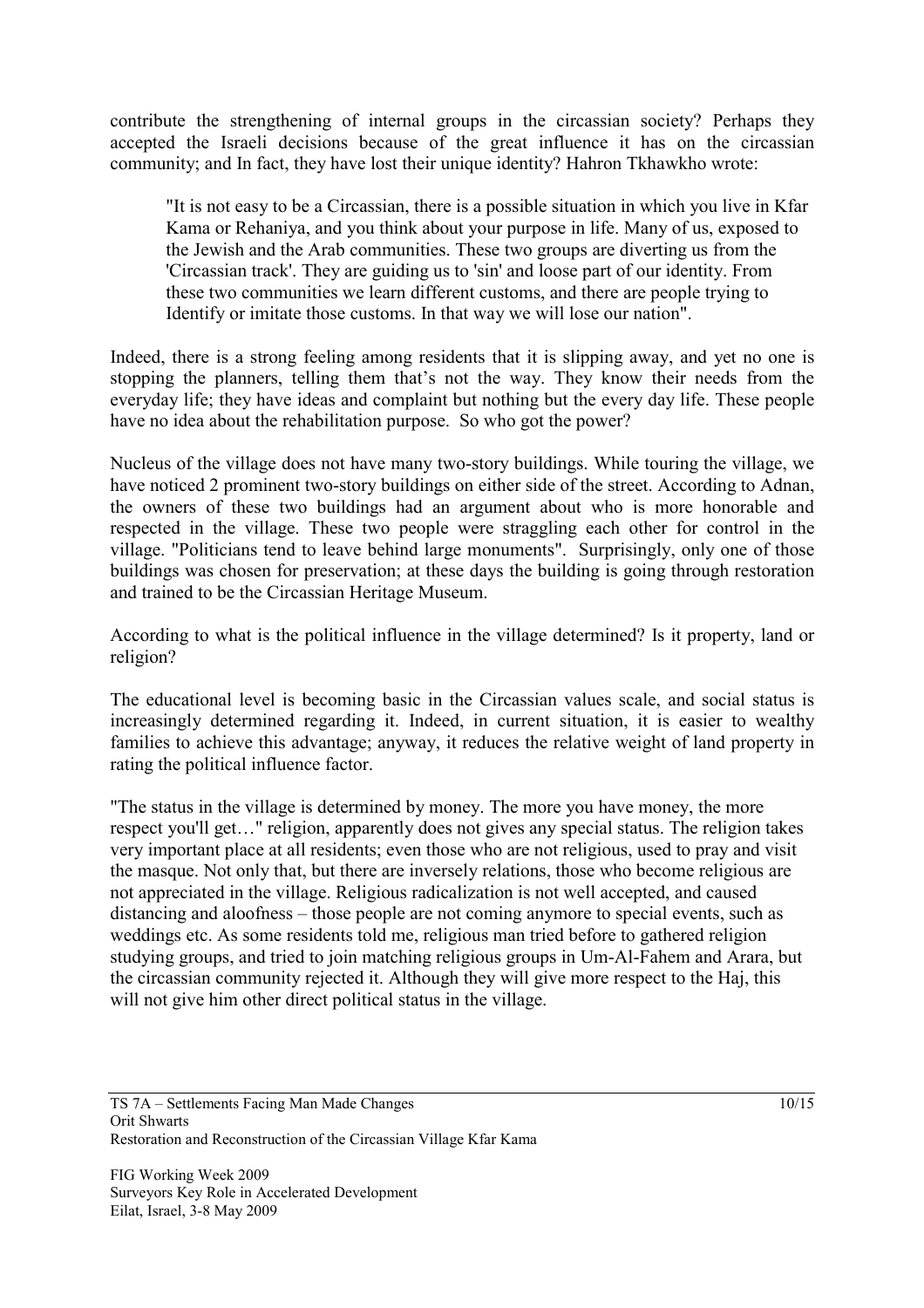And there is the Imam. In the Sunni Islam, the Imam is the head of the masque, director of public prayer and an Expounder. At Friday noon (when most people of the village, gather to pray) he talk about problems rising throughout the week.

Ownership of the land is an important issue as well. Circassian received the land from the sultan of the Ottoman Empire as a tribute to their loyalty. The Circassian are very proud of it, and hence do not give lands to those whom are not Circassian. When Maty Hod suggested to the head of council to formulate building guidelines to preserve the old area he faced unwillingness.

Lieutenant Colonel Pashmaf Shugan, Head of local council, notice that 8,000 dunam of land are owned by 2,800 residents of the village. To keep foreigners out of their land, they grow crops and orchards.

"Two year ago, one resident who needed money sell his hous and land to an Arab person. The whole village objected. Today there is only one Arab family in the village, but no one will ever sell land to a non Circassian again".

Walking through the village nucleus path ways, the neglected lots and abandoned houses are very prominent. As I asked about it, it mentioned that young couples are building their houses outside the old nucleus. Indeed, you can easily mislead and think you are in a young Jewish settlement. The young people, as I mentioned before, bring new patterns from other frameworks and built big houses very similarly to Jewish neighborhood.

Since land is privately owned, and the resident will not merchandise them, they prefer leaving them and build outside the nucleus. Within circassian people, land is inherited but not divided. Each child gets another part of property. The old buildings, served as temporary housing for grandchild usually for the construction period. Some buildings are really cracking, and there is no use of them. Young people are leaving the area, local population is growing old, and so who actually live here?

"The population in this area is very old. As we moved in, after getting married, I was the younger woman around. No children around, only old people. Today many houses are abandoned, although here and there grandchildren come to live for a short time, until they finished building their house at the new neighborhood. There are no new buildings around. I have no idea what will be here ten years from today. As no more land will be left over, maybe than people will come back". (Resident of the old nucleus)

Architect Hod told me about the village condition as he arrived here. The village nucleus was in a very advanced stage of destruction, Cut off their history. He believed that, reconstruction has caused them arising to their tradition, search for their origins and an attempt to go back to Caucasian style. Whether it was the reconstruction, or any other reason, there is an obvious orientation of national identity arising. Henri Lefebvre mentioned "the spaces as they lived more than they pronounced… as they are absorbed with imaginary and symbolism, they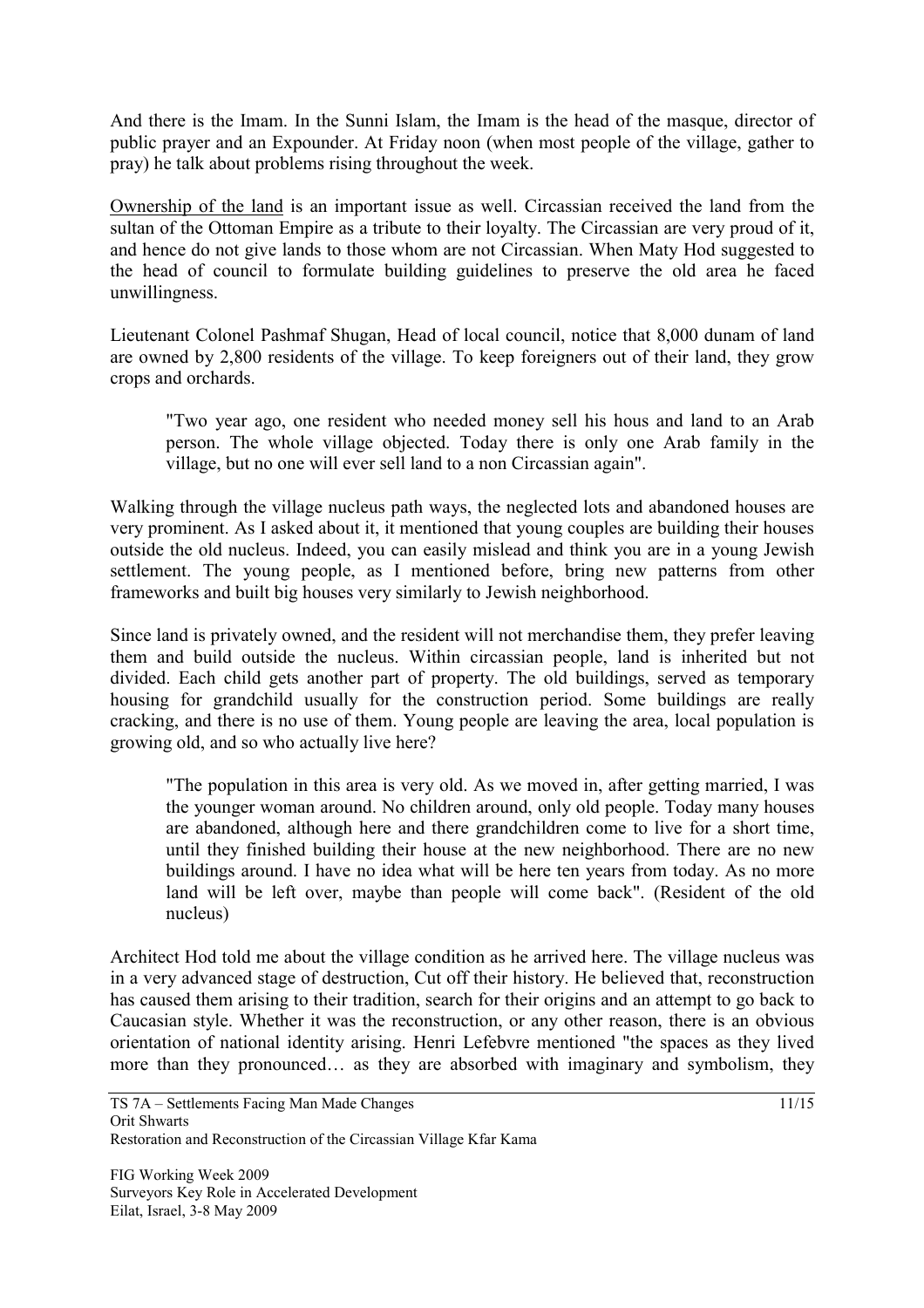origin at the history of the people and each and every one of its individuals". Indeed, the circassian national identity, is what should design their space, or else it will be some other space.

"Sometimes I fear we got lost", say Shawkat Chako, since teacher in Kfar Kama, "people in the village want to live good life, and for many of them it's more important that their child will study mathematics, physics and a profession instead of heritage".

The element of area or territory is the most important in defining "nation". Nation, who lost one or more elements, can still exist as one, while finding essential common denominator, keeping them together. Circassian in Israel feel, and they probably right, that if they don't start foster strong national identity for generation to come, in a way that provide them the ability to face assimilation process which they are exposed to as they are away from their native land, they will disappear. In his article Adnan is calling the circassian to stop the deterioration:

"We as people have always followed our Adyghe customs. Since we have not passed it through to our next generation, we created emptiness. This emptiness is filled with other contents than Circassian. We must prevent this, by putting some efforts by each and every one of us…wake up brothers and sisters before we find ourselves without identity and without a page rank".

In his article, Hahron Tkhawkho a young Circassian said words of rebuke to the Circassian people: "is our desire to deploy the Jewish or Arab society, causes us to trample the roots of our language and run forward? This is what it look like and what is heard like".

But, on the other side there are some who claim that Kfar Kama is one of a kind cultural island; since the language in the village is the same as it was six generations ago, without any External sources input. Circassians who come to Kfar Kama from the Caucasus Mountains, find a way of life which don't exist any more neither in their homeland, nor the big Circassian communities in Turkey or Germany.

There is a feeling that concerning about national identity causes a little distancing of the Circassian society from the Jewish and Arab neighborhood.

 On one hand, planners think that without their planning, space will not developed; yet, do they have the ability of understanding the meaning of the resident's daily life? Is it possible that they see this reconstruction a threat to their quiet isolated life?

"There is only one restaurant in Kfar Kama, it was across the street and lots of people used to come here. Because the pathways are so narrow, there were always parking problems even for those who lived here. The restaurant was moved outside the old village. You can not find any tourists shops in here" (the old village resident).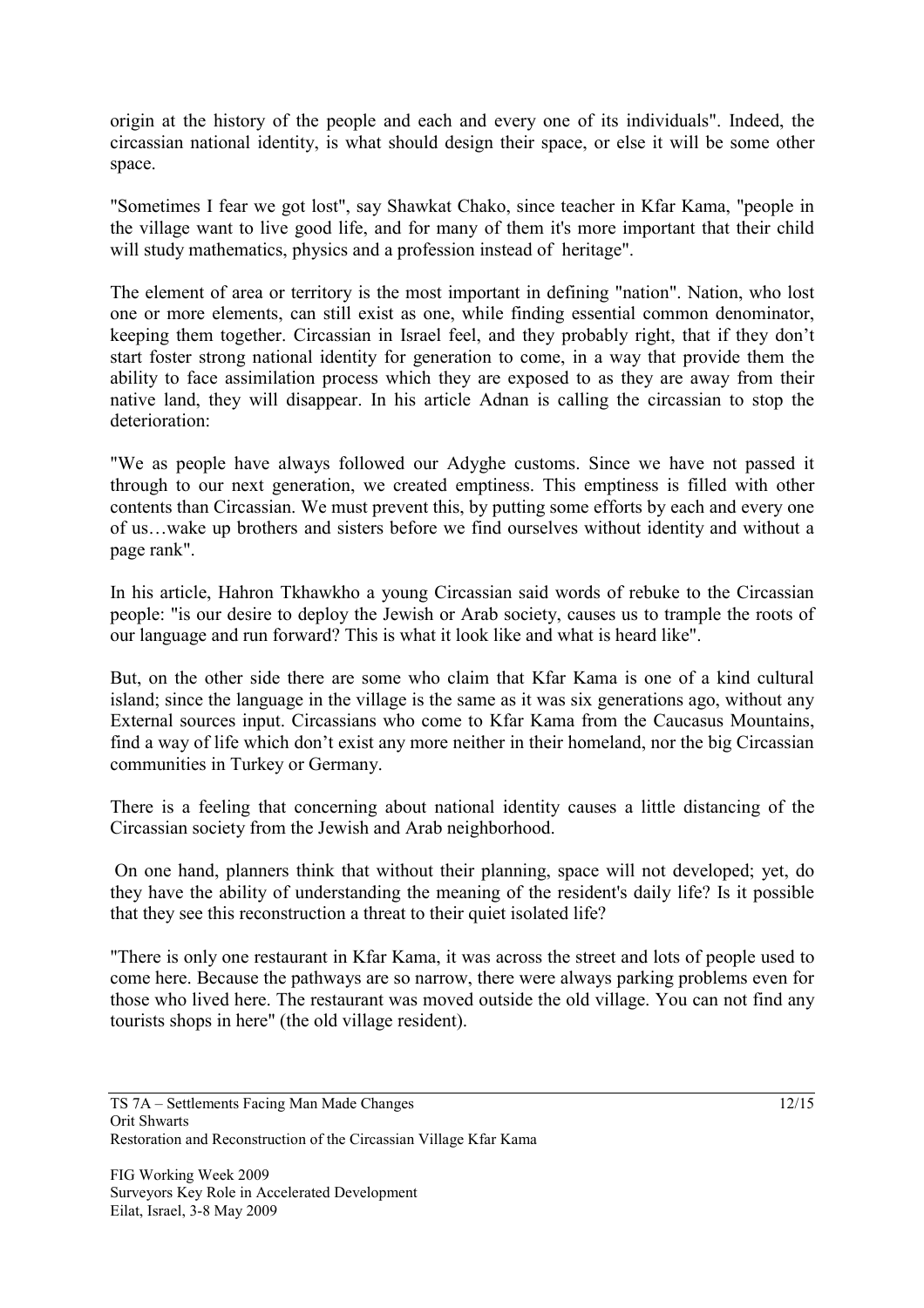This person told me proudly about this exclusive restaurant, used to attract many tourists to the area. But at the same time he complained about the inconvenience caused by it. The infrastructures in the old village were not ready to accept a big amount of visitors.

Today, there are many visitors walking through the village. The tourists that walk in those pathways are entering the resident life and you can hear the duality in the residents willing.

This probably could not succeed in this village. It is not right for their way of life.

## **5. CONCLUSIVE DISCUSSION**

The Efforts and the devotion to preserve the heritage and the strict social codes that were brought from the Caucasus Mountains, together with the strictness on the Islamic religion lead to clashes and daily conflicts with the open western life. It can be expected that the solidarity, the internal partnership and the social identity that is so important to the Circassian, today more than ever, will become stronger due to the stress between them and the surrounding society. Maybe because of the ethnic and national dimension exist in the village nucleus space; different groups who will make the efforts to stabilize and preserve their preferability and their attendance in the area will arise. The wiling to cherish their national culture will lead to the ability of the citizens to get organized opposite of the officialdom planning. However, that is not so. Circassian, whose respect and shame are fundamentals components in their attitude to the world and to the education they introduce to their children's, quietly bear on their disappointment or their disagreement with these decisions.

It's quite clear to notice that the officialdom work derived from structural serotypes, that are not necessarily correct and of course not of understanding the experience and the everyday life in the village. Without any attempt to unify the knowledge gaps, the reconstruction was done in quite forced mode. There wasn't any attempt to unify between the percepted space and the lived space. But, while writing this paper it became clear to me that the Circassian people might needed this "shaking" that was given by the officialdom. Most probably, the reconstruction doesn't recreate the Circassian life style reliably and doesn't bring back the village to what it used to be, but this move brought the Caucasians to the understanding that if they will not wake up on time to their nationality, they will be assimilated in the surrounding society, until their Circassian identity will completely vanish. The Circassian content, heritage, culture and everyday life they will pour into their new 'place'.

Referring to the quotation of Norberg Shultz as Yakovi introduces in his work: "The 'place' is defined as specific constructed or natural space that it's meaning derivate from our personal and collective memory and likewise from our identity. The 'Space' however, is defined as a relationship system between objects, and it became a 'place' for us as we identify with it and when identify ourselves by it".

At the end of day, it's possible to say that reconstruction improved the residents' position toward the neighborhood and their willingness to continue and live in it. The space as was defined by the manufactures of the space probably was placed in the representation space of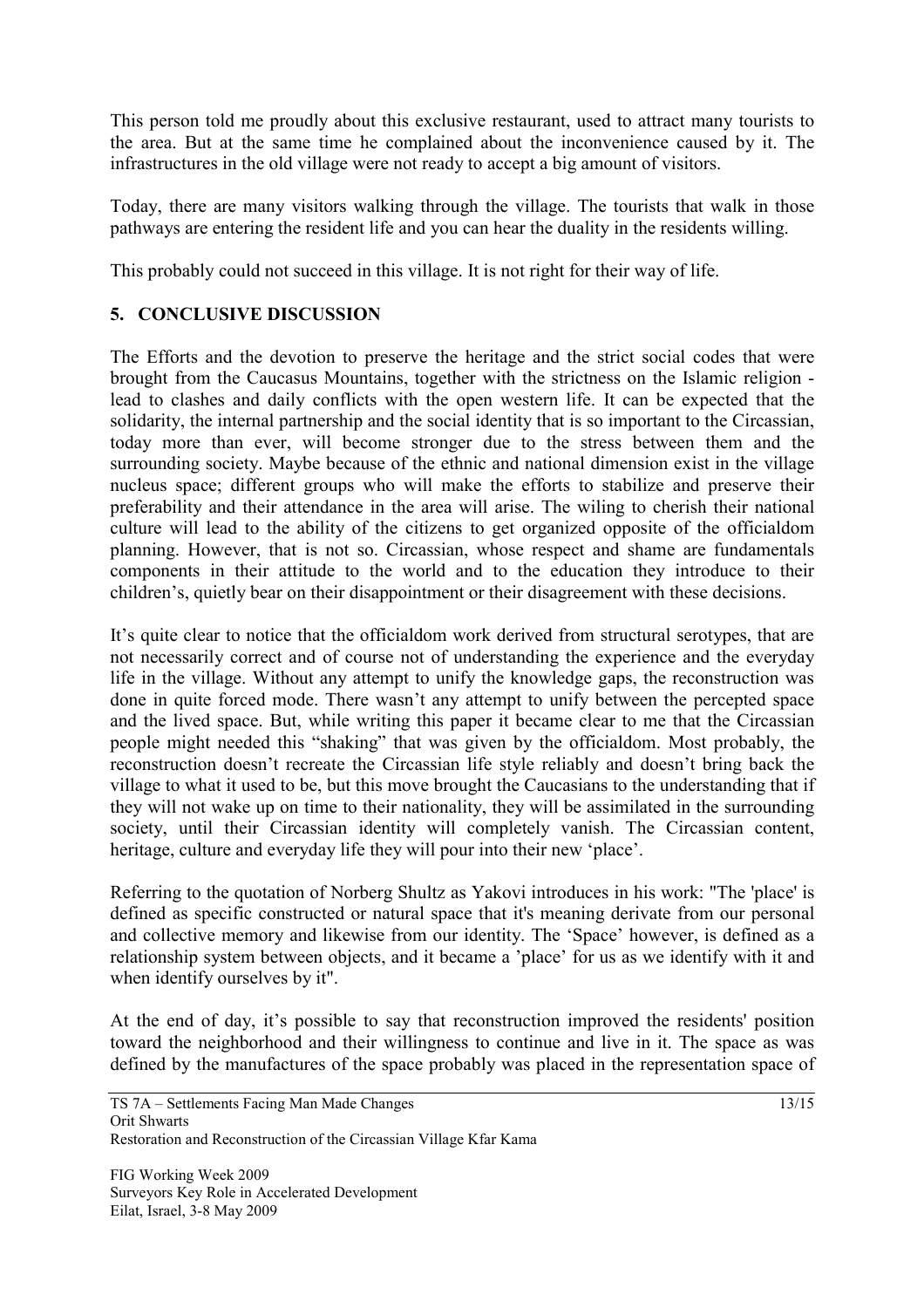the users. Generally the feeling is of acceptance; the residents of the village nucleus accepted the space that was established by the officialdom. While touring the village alleys it's possible to see the fences details, the windows, the gates and the stone as was copies by the residents also to places that were not included in the reconstruction project. The village nucleus resident told me: "I myself leave in a new house. We destroyed the old house and built new one instead of it. Today I regret it. I think it was prettier and more convenient if we were staying in the original house and renovating it".

And it's true, it's possible that there isn't any tourism here; because a culture that was designed by the planners is shown here, and not the culture as experienced between four walls of the Circassian society. But on the other hand it turns out that the reconstruction improved the resident stance toward the life in the village nucleus:

"At the beginning, about 13 years ago, I didn't want to live here. It was quite, scary, looked deserted and neglected. Now, after renovating it's much more pleasant for us". (Village nucleus resident)

An example that demonstrate to me, more than all, the acceptance was a yard I passed by and trough the gate I saw a concrete wall painted as if it was made of stones, with the same designs as the reconstructed walls.

In Conclusion, as per the Circassian saying "A place where you can't find something old something new and good will not grow in it" and maybe from here it's all begin.

#### **REFERENCES**

Fenster T., Yacobi H,. "*Whose City is it? On Urban Planning and Local Knowledge in Globalizing Tel Aviv-Jaffa*". Planning Theory & Practice, Vol. 6, No. 2, 191–211, June 2005.

Lefebvre, H. (1991), *The Production of Space*, London: Blackwell, pp. 26-46

Harvey, D. (1999*), Frontiers of insurgent planning, Plurimondi*.

#### **BIOGRAPHICAL NOTES**

**Orit Shwarts,** A Geodetic Engineer and Licensed Surveyor in the state of Israel, is the manager of the Cadastre Department at Halperin-Felus Surveying and Photogrametry LTD. She hold a Ms degree in Urban and Regional Planning Technion, Israel institute of Technology